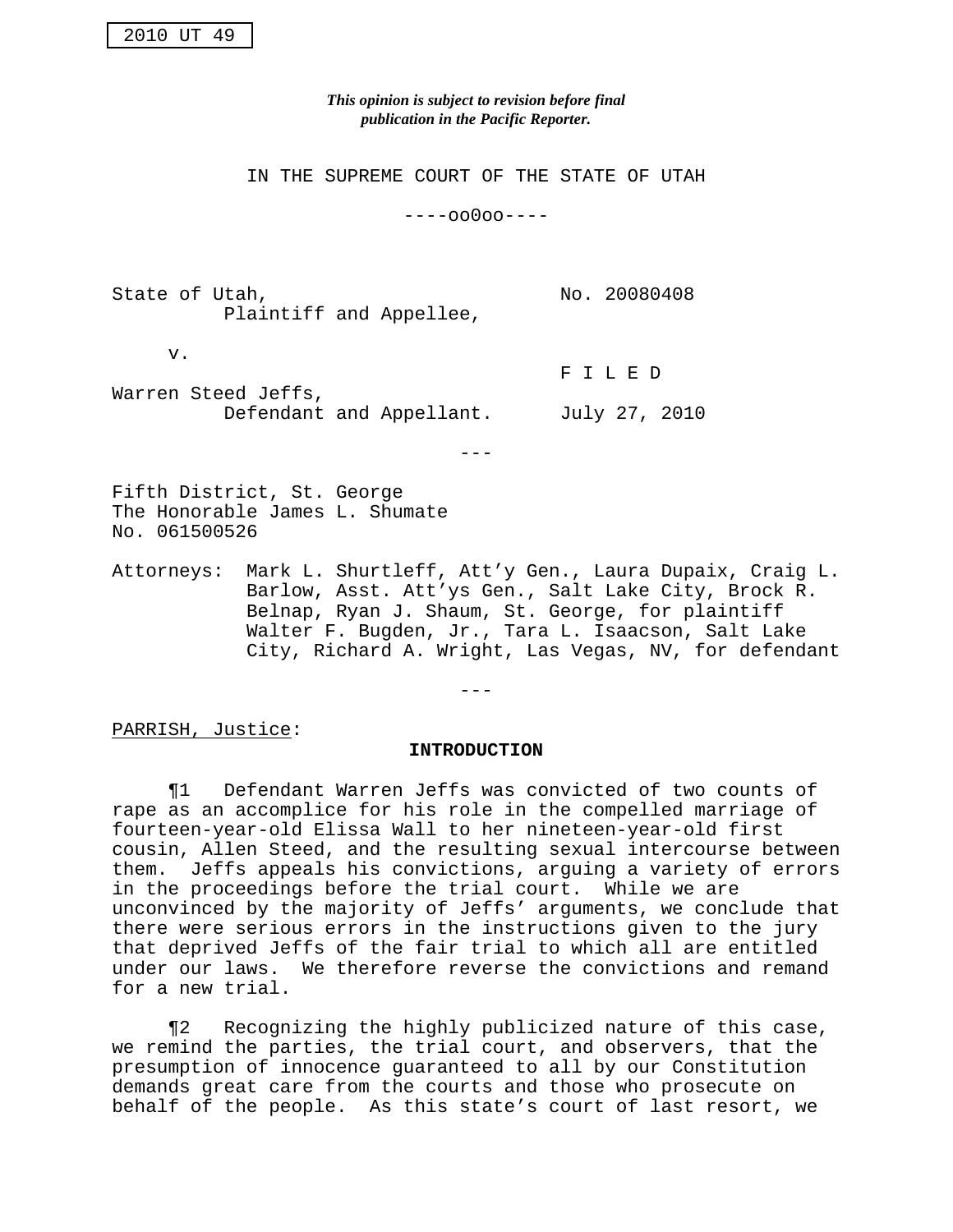are not at liberty to accept less, nor could we, consistent with our oaths to support, obey, and defend the constitutions of this state and country.

### **BACKGROUND**

¶3 "On appeal, we review the record facts in a light most favorable to the jury's verdict." State v. Holgate, 2000 UT 74, ¶ 2, 10 P.3d 346 (internal quotation marks omitted). Conflicting evidence is presented "only as necessary to understand issues raised on appeal." Id. We recite the facts of this case accordingly.

¶4 Elissa Wall was raised as a member of the Fundamentalist Church of Jesus Christ of Latter-day Saints ("FLDS Church"). As a follower of that religion, she was extensively exposed to the teachings of the defendant, Warren Jeffs ("Jeffs"), who is the son of, and the former first counselor to, then-FLDS leader Rulon Jeffs ("Rulon"). From the first through the sixth grade, Wall attended school at Alta Academy, a private FLDS school where Jeffs acted as a teacher and as the principal. Outside of school, Wall was further exposed to Jeffs' teachings through Sunday meetings, church literature, and recordings that were broadcast through her home on a speaker system and that she listened to on a personal cassette player.

¶5 Proper relationships between the sexes figured prominently in Jeffs' teachings. He taught that, prior to marriage, boys and girls were to treat each other as "snakes," avoiding all intermingling or social contact. Girls were to relax this standard only with their husbands after marriage. However, most FLDS girls, including Wall, received no instruction about anatomy or reproduction. Jeffs taught that girls would be trained in these matters by their husbands.

¶6 Jeffs' teachings also focused extensively on the importance of obedience. As "God on earth," the FLDS prophet and his counselors were to be obeyed completely and willingly. Failure to do so would result in forfeiture of spiritual salvation, loss of family and friends, denial of marriage, and removal from the FLDS community. In addition to obeying their church leaders, Jeffs taught that women should obey their husbands, who were their individual "priesthood heads."

¶7 Wall witnessed the consequences of failing to follow these teachings firsthand in 1999 when her father was deemed disobedient to FLDS leaders and had his family "stripped from him." Wall, her mother, and her siblings were removed from her father's home in Salt Lake City and sent to live with Fred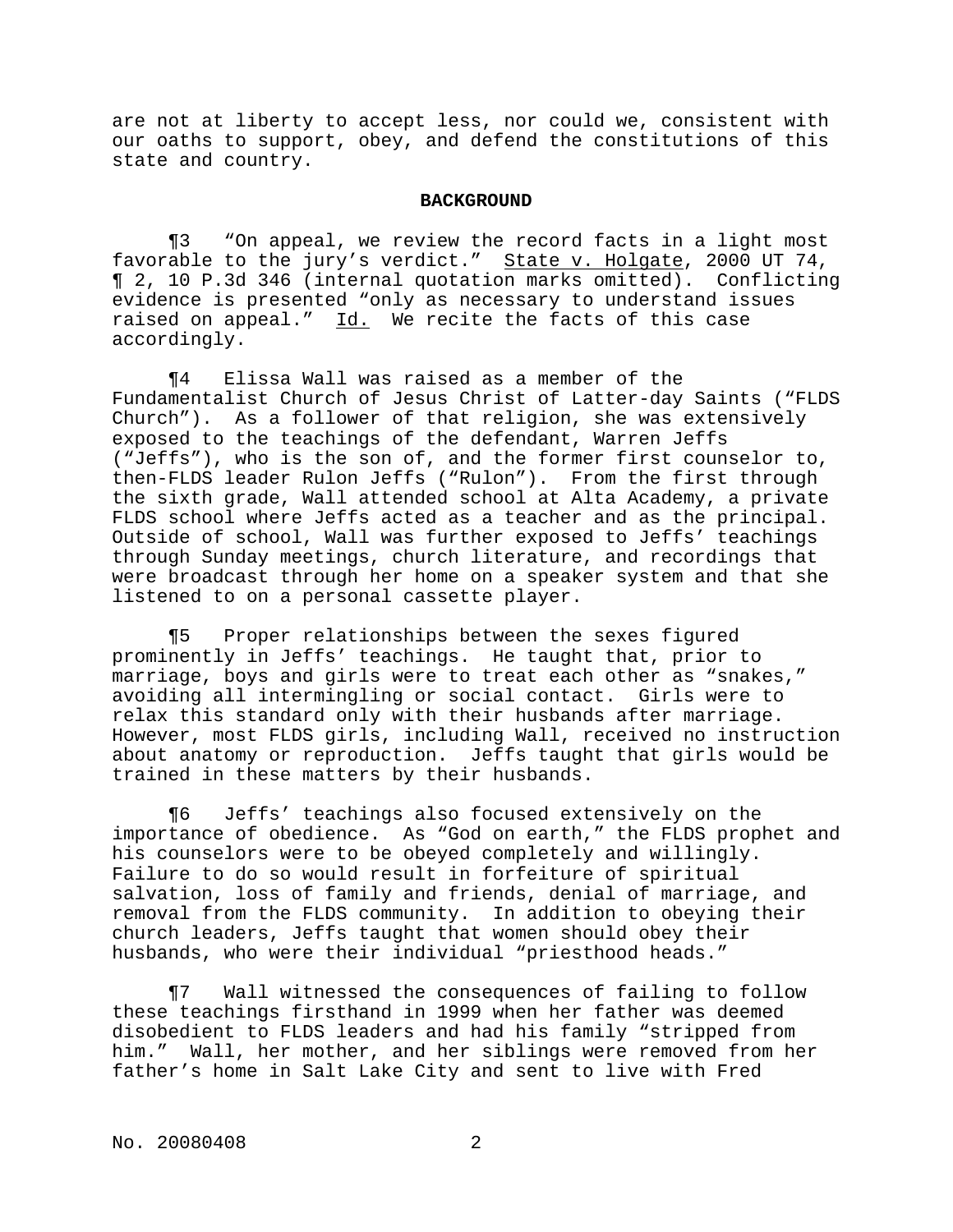Jessop, Rulon's then second counselor, in Hildale, Utah. Jeffs subsequently performed a ceremony marrying Wall's mother to Jessop as one of his plural wives.

¶8 The doctrine that God will reveal to the FLDS prophet which of his followers should be joined in marriage relationships is fundamental to the FLDS faith. Wall, therefore, expected that church leaders would arrange her marriage. But she was shocked when, in 2001, Jessop told her that the prophet had a "place of marriage" for her and that she was to prepare herself for that place. Wall, who was then only fourteen years old, objected because of her age, but Jessop again told her that she needed to prepare herself. When Wall asked who she was to marry, Jessop told her that it would be "revealed" to her later. A few days before the wedding, Jessop told her she would marry Allen Steed, her nineteen-year-old first cousin. Wall told Jessop she would not marry Steed, but Jessop told her she would have to discuss the matter with the prophet, Rulon, since it was he who had arranged the marriage.

¶9 Rulon had recently suffered a debilitating stroke and Jeffs was managing his affairs. Wall called Jeffs and arranged a meeting with Rulon. Jeffs was present when Wall spoke with Rulon. She told Rulon that she did not wish to be disobedient, but asked him to let her wait until she was at least sixteen to be married and to place her with someone other than her cousin. Rulon told Wall, "Follow your heart, sweetie. Follow your heart." Wall understood this to mean that she would not have to marry Steed. Jeffs, however, told her afterwards, "The prophet wanted me to remind you that this is the right thing to do. And you will go forward with this." Later that day, Jessop, despite Wall's pleading, confirmed that her wedding to Steed would still take place.

¶10 Two of Wall's older sisters, both of whom were married to Rulon, tried to intervene on Wall's behalf. Jeffs was present during their conversation with Rulon. Rulon expressed concern over the arrangements, but Jeffs said that Jessop was "insisting that this happen because of who he is" and "[w]e would like to honor his request."

¶11 Knowing that she would no longer be welcome in Jessop's home and that she would have to give up her relationships with her mother and her siblings if she did not marry Steed, Wall felt she had no option but to go through with the marriage. In April 2001, Wall was taken to Caliente, Nevada, for the wedding. Jeffs performed the ceremony, throughout which Wall cried tears of despair and fear. When Jeffs asked her if she took Steed to be her husband, she hung her head and said nothing. Jeffs repeated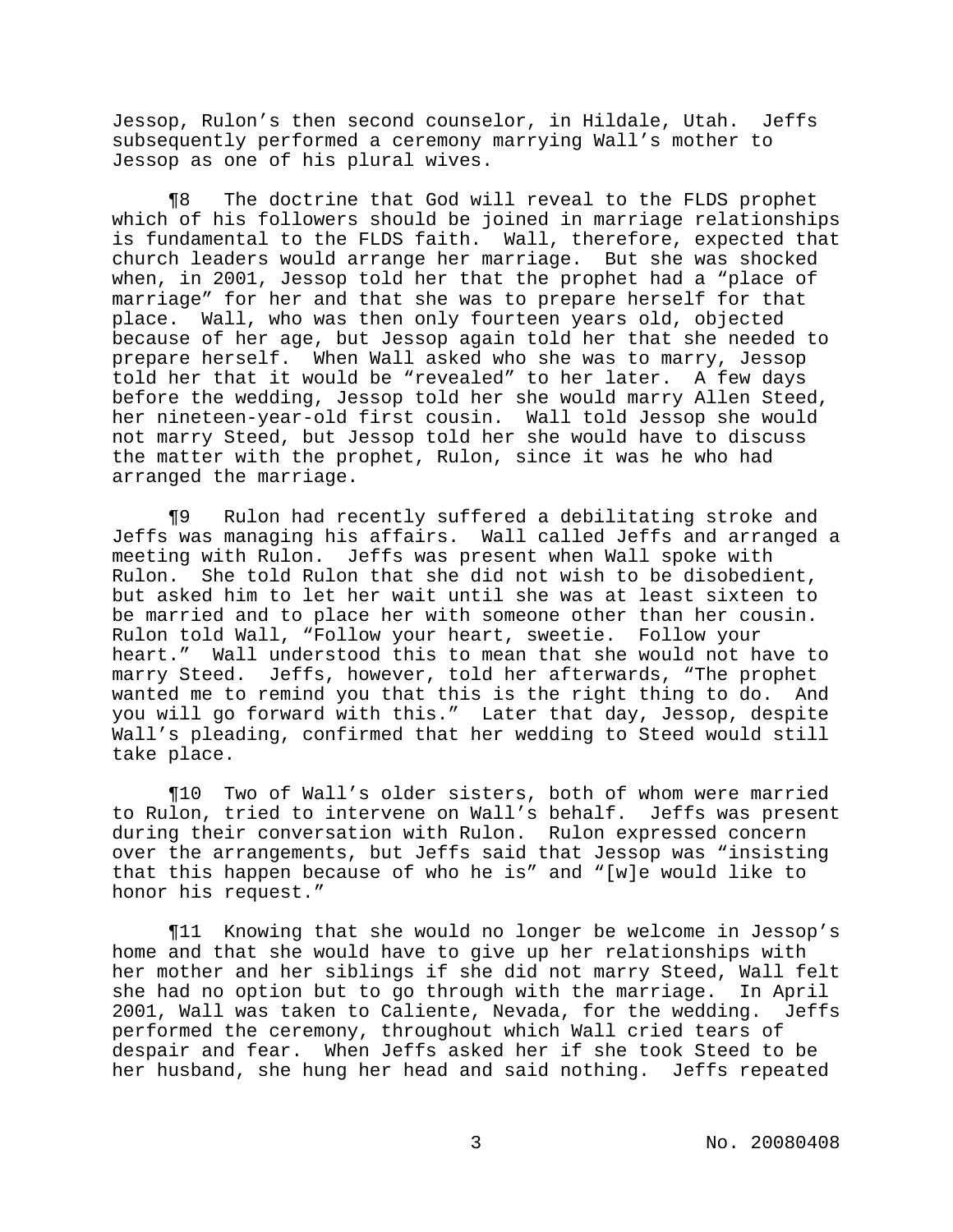the question, and again Wall did not answer. After a long silence, Jeffs asked Wall's mother to stand by Wall and hold her hand. Jeffs repeated the question a third time, and Wall's mother squeezed her hand. Finally, Wall answered, "Okay, I do." Jeffs told Steed he could kiss the bride, but Wall hung her head and shook it. Jeffs commanded, "Lisi, kiss Allen." Wall gave Steed "a peck on the lips," then dropped his hand. Jeffs rejoined Wall's and Steed's hands and pronounced, "Now go forth and multiply and replenish the earth with good priesthood children." Wall then ran from the room and locked herself in a bathroom. Although no marriage license had been obtained, Wall considered herself married to Steed, which made him her leader and "priesthood head."

¶12 During the honeymoon trip that followed, Steed began touching Wall sexually. Still ignorant of sex, Wall did not understand why he was touching her and was "terrified" and "horrified." She repeatedly asked Steed to stop, telling him that she hated him and did not want him to touch her. Two to three weeks after the wedding, Steed exposed his genitals to Wall at a park. She ran away from him crying and hid in her mother's room. She stayed in her mother's room until the early hours of the morning, hoping that Steed would go to sleep. When she returned to her own room, however, she found Steed sitting on the bed. Over Wall's extensive protests, Steed began to undress her. She broke away and fled back to her mother's room, where she stayed for several days. When Wall eventually returned to her own room, Steed told her, "It is time for you to be a wife and do your duty." Although Wall cried and begged him not to, Steed then had sexual intercourse with Wall. The first of the State's two charges against Jeffs is based on this act of intercourse.

¶13 In the late spring of 2001, Wall had another meeting with Jeffs. She told Jeffs that Steed was touching her and doing things that she "was not comfortable with and didn't fully understand." She begged Jeffs for a "release" from the marriage, the FLDS equivalent of a divorce. In response, Jeffs told Wall that she needed to "repent" and that she was not being "obedient . . . [and] submissive." Instead of releasing her from the marriage, Jeffs told her that she "needed to go home and give [her]self to [Steed], who was [her] priesthood head and husband, mind, body, and soul and obey without any question." Within days of this meeting, Steed again had sexual intercourse with Wall. The second of the State's two charges against Jeffs is based on this act of intercourse. The relationship between Wall and Steed continued through September 2003, with sex sometimes occurring without Wall's consent and sometimes with her consent.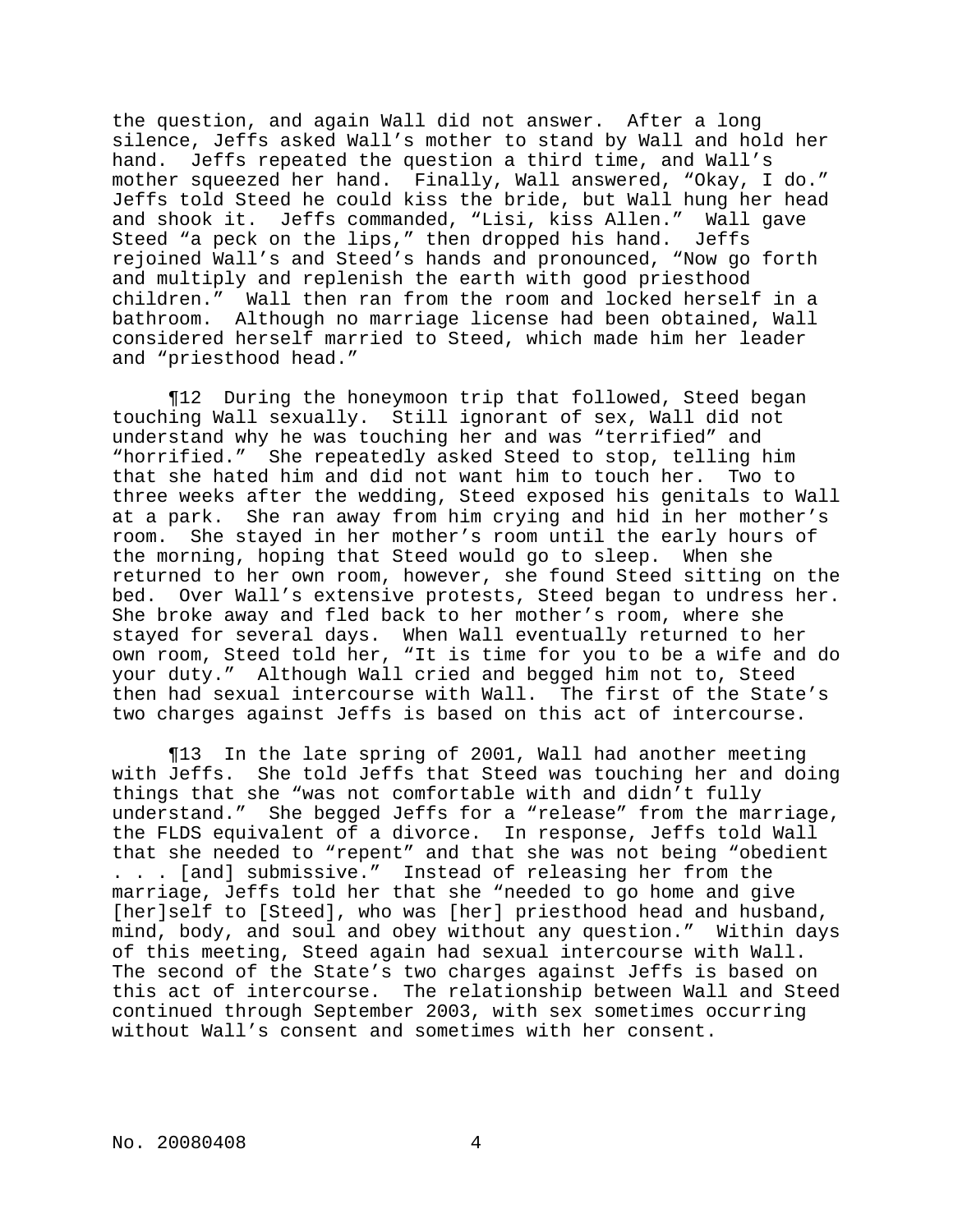¶14 The State charged Jeffs with two counts of rape as an accomplice, a first degree felony, under Utah Code sections 76-2-202 and 76-5-402 (2008). Following a preliminary hearing, Jeffs was bound over for trial. A jury convicted him as charged. Jeffs moved to arrest judgment, alleging that the evidence was insufficient to support his convictions. The trial court denied the motion and sentenced Jeffs to two consecutive prison terms of five years to life. Jeffs moved for a new trial, arguing that the court had erred in seating an alternate juror after deliberations had begun. The court denied this motion on the basis of invited error. This appeal followed. We have jurisdiction pursuant to Utah Code section 78A-3-102(3)(I) (2008).

#### **ANALYSIS**

¶15 Jeffs raises seven issues that he claims invalidate either the jury verdict or the resulting sentences. Jeffs argues that: (1) the accomplice liability and consent instructions given to the jury were erroneous, (2) the trial court erred by failing to instruct the jury that it must reach a unanimous decision on whichever of the prosecution's theories supported its finding that the victim did not consent, (3) there was insufficient evidence to sustain Jeffs' convictions, (4) there was insufficient evidence that Jeffs enticed Wall into a sexual relationship with Steed, (5) the "enticement" language of Utah Code section 76-5-406(11) is unconstitutionally vague, (6) the trial court erred in denying Jeffs' motion for a new trial because the court reconstituted the jury after deliberations had begun, and (7) the trial court erred in imposing consecutive sentences. We agree with Jeffs that the consent instructions given to the jury were erroneous and warrant a reversal of his convictions. Accordingly, we need not reach the remainder of his claims. We do address, however, Jeffs' argument with respect to the correctness of the jury instruction on accomplice liability to give guidance to the trial court on remand.

# I. THE JURY INSTRUCTIONS ON CONSENT AND ACCOMPLICE LIABILITY WERE ERRONEOUS

¶16 Jeffs contends that instructions given to the jury on the issues of consent and accomplice liability were erroneous. Specifically, Jeffs argues that the instruction on consent erroneously focused the jury on Jeffs' relationship with Wall rather than on Steed's relationship with Wall. With respect to the accomplice liability instruction, Jeffs argues that the trial court erred by refusing to instruct the jury that Jeffs could not be found guilty as an accomplice to rape unless Jeffs intended that Steed engage in nonconsensual sexual intercourse with Wall.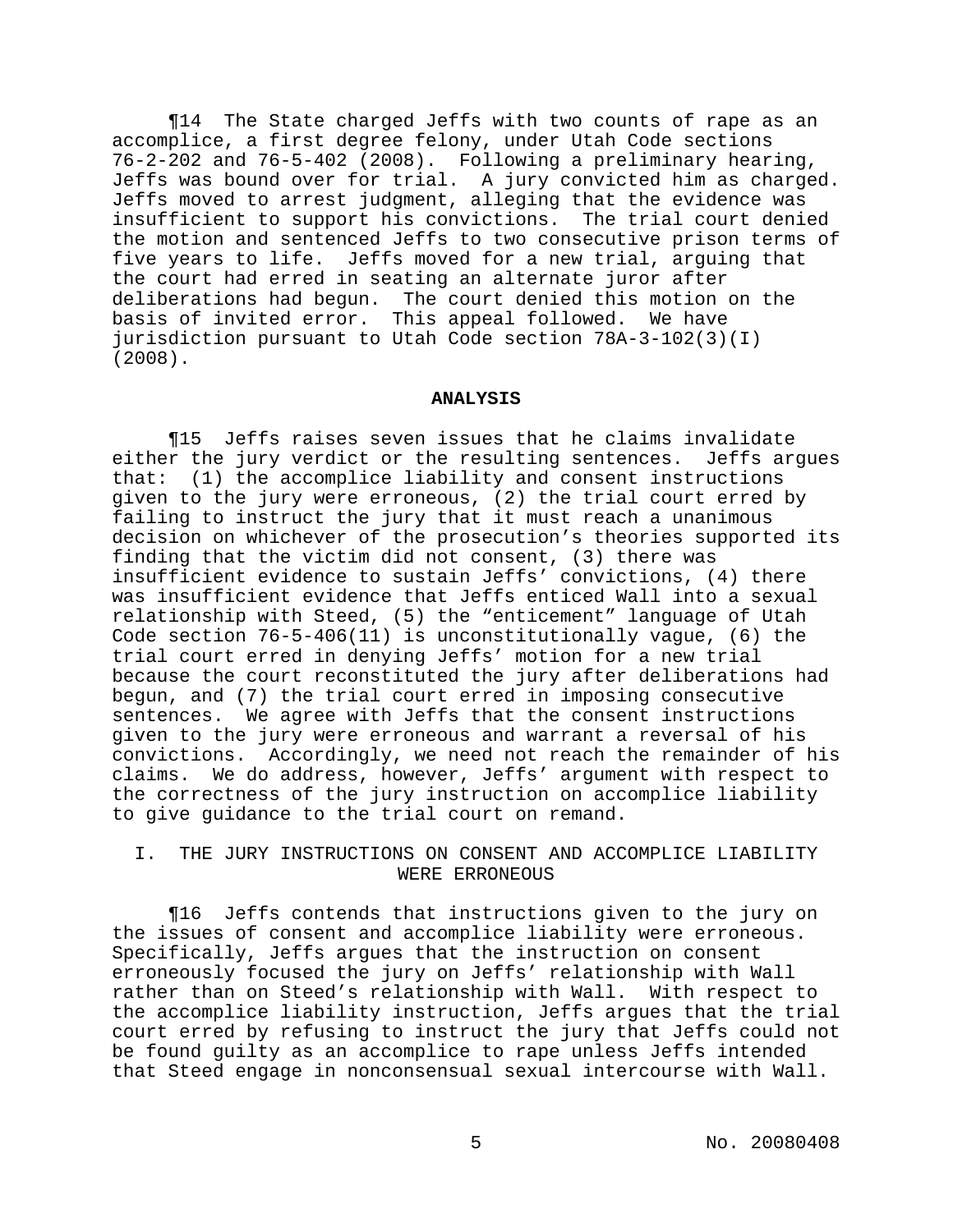Claims of erroneous jury instructions present questions of law that we review for correctness. State v. Miller, 2008 UT 61, ¶ 13, 193 P.3d 92. We therefore review the instructions given to the jury without deference to the trial court. Before turning to the actual jury instructions themselves, however, we outline the law applicable to the State's charges against Jeffs.

# A. The Charges Against Jeffs

¶17 The State charged Jeffs with two counts of rape as an accomplice. The first count was alleged to have occurred shortly after Wall and Steed were married when they first had intercourse. The second count was alleged to have occurred after Jeffs refused to "release" Wall from her marriage to Steed and counseled her to "give herself to [Steed], . . . mind, body and soul."

¶18 These charges implicate three different sections of the Utah Code: (1) the rape statute found in section 76-5-402, (2) the consent statute found in section 76-5-406, and (3) the accomplice liability statute found in section 76-2-202. We begin our discussion with the rape statute.

¶19 "A person commits rape when the actor has sexual intercourse with another person without the victim's consent." Utah Code Ann. § 76-5-402(1) (2008). A rape can be committed "whether or not the actor is married to the victim." Id. § 76-5- 402(2).

¶20 To establish the required lack of consent, the State relied on three separate subsections of section 76-5-406, the statute that defines the circumstances under which an act of sexual intercourse is deemed to be without the victim's consent. The relevant sections provide:

> An act of sexual intercourse . . . is without consent of the victim under any of the following circumstances:

(1) the victim expresses lack of consent through words or conduct;

. . .

(10) the victim is younger than 18 years of age and at the time of the offense the actor was the victim's parent, stepparent, adoptive parent, or legal guardian or occupied a position of special trust in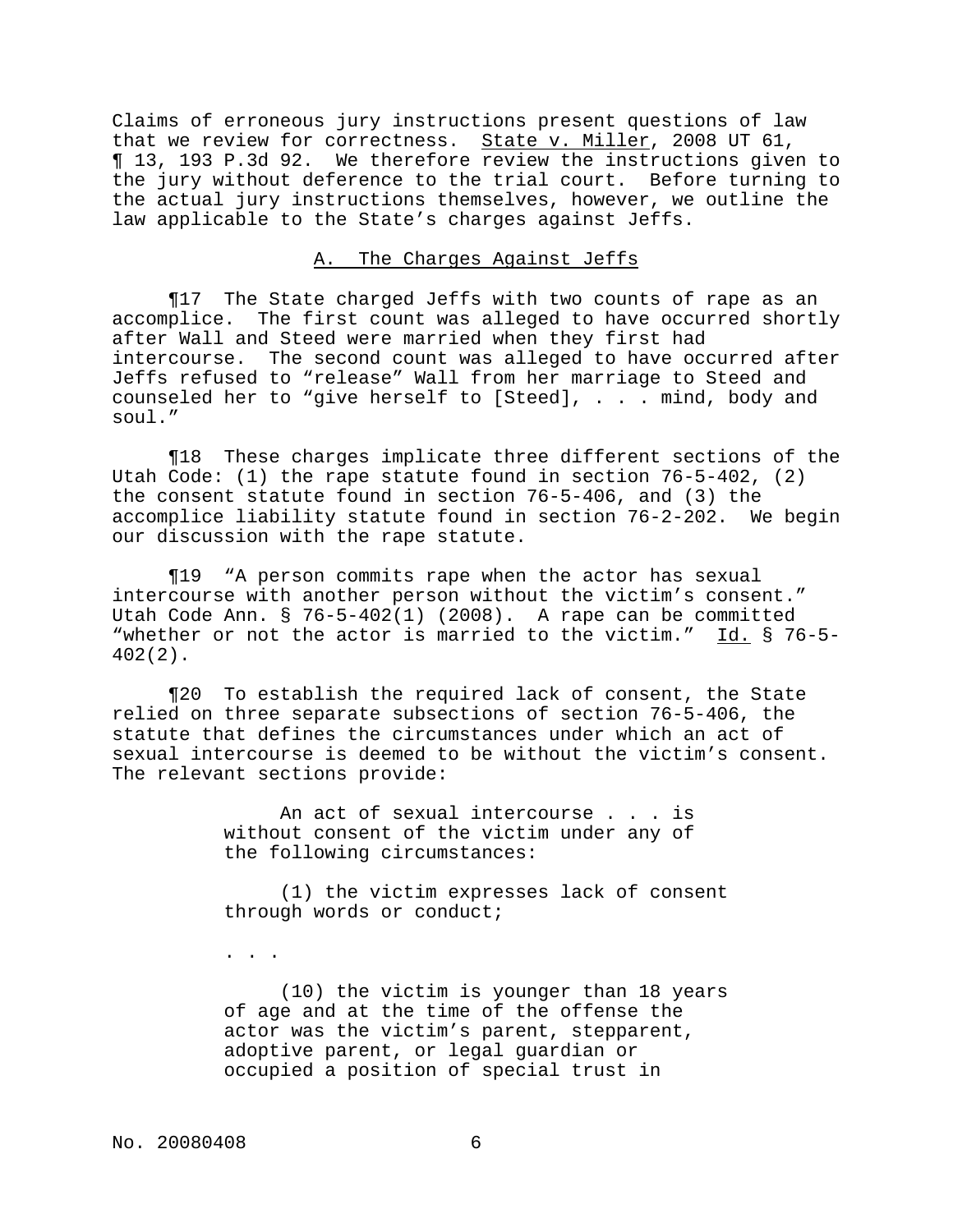relation to the victim as defined in Subsection 76-5-404.1(4)(h);

(11) the victim is 14 years of age or older, but younger than 18 years of age, and the actor is more than three years older than the victim and entices or coerces the victim to submit or participate . . . .

Id.  $\S$ S 76-5-406(1), (10)-(11).

¶21 Because the sexual intercourse on which the charges were based was between Wall and Steed, rather than between Wall and Jeffs, the accomplice liability statute also comes into play. It provides: "Every person, acting with the mental state required for the commission of an offense who directly commits the offense, who solicits, requests, commands, encourages, or intentionally aids another person to engage in conduct which constitutes an offense shall be criminally liable as a party for such conduct." Id. § 76-2-202.

¶22 Therefore, to convict Jeffs as an accomplice to rape, the State was required to establish that Jeffs, acting with the requisite mental intent, solicited, requested, commanded, encouraged or intentionally aided Steed to have nonconsensual sexual intercourse with Wall. We analyze the jury instructions in light of these statutes to determine whether they accurately stated the State's burden. We begin with the consent instruction and then turn to the accomplice liability instruction.

### B. The Consent Instruction Was Erroneous

¶23 We first address Jeffs' claim that the jury instruction regarding consent was erroneous. Jeffs argues that the instruction erroneously focused the jury on Jeffs' actions and position of special trust, rather than on Steed's, for the purpose of determining whether Wall consented to sexual intercourse. We agree that the consent instruction was erroneous.

¶24 As previously indicated, the State identified three different sections of the consent statute pursuant to which it argued that the sexual intercourse between Wall and Steed was without Wall's consent. First, under subsection (1) of the consent statute, the State argued that Wall showed "express[] lack of consent through words or conduct." Id. § 76-5-406(1). As evidence of this lack of consent, the State relied on Wall's pleas to Jeffs not to make her marry Steed, her repeated refusal during the marriage ceremony to answer "I do," her reluctance to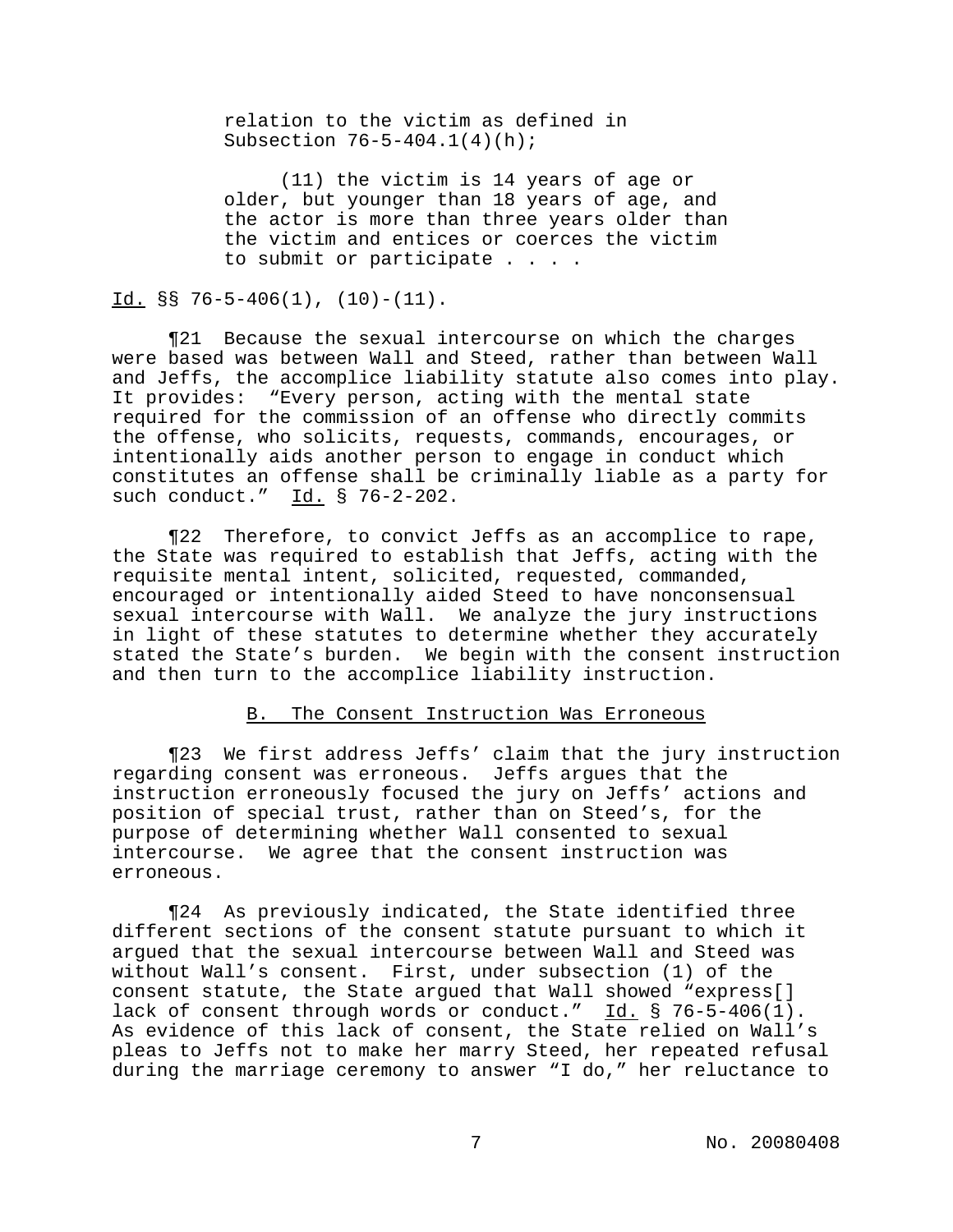kiss Steed, and her running from the room and locking herself in the bathroom after the ceremony. The State additionally argued that Wall continued to show an express lack of consent after the ceremony by attempting to avoid physical contact with Steed, crying, and begging Steed not to have sexual intercourse with her.

¶25 Second, under subsection (10), the State argued that Wall was under eighteen years of age and that Jeffs was in a "position of special trust" in relation to Wall. Id.  $\S$  76-5-406(10). As used in subsection (10), "'position of special trust' means [a] position occupied by a person in a position of authority, who, by reason of that position is able to exercise undue influence over the victim, and includes, but is not limited to, a . . . religious leader . . . ." Id. § 76-5-404.1(4)(h). At trial, the State argued that Jeffs occupied a position of special trust in relation to Wall because he was her religious leader, and as such had near absolute control over her, her family, and her entire community. Further, he used his position as a religious leader to put Wall in a circumstance where she had no choice but to submit to unwanted sexual intercourse.

¶26 Third, under subsection (11), the State argued that Wall was over fourteen years of age but under eighteen years of age, that Jeffs was more than three years her senior, and that Jeffs used psychological and religious manipulation to entice Wall to submit to unwanted sexual intercourse. See id. § 76-5-406(11). To support this theory, the State cited Jeffs' actions of convincing Wall to enter into the marriage, his direction during the wedding ceremony that Wall and Steed "multiply and replenish the earth," and his later refusal to release her from the marriage coupled with his counsel that she "go home and give [her]self to [Steed] . . . mind, body and soul."

¶27 The instruction given to the jury reflected the State's three theories. It stated the following:

> An act of sexual intercourse is without consent of a person under any, all, or a combination of the following circumstances: 1. The person expresses lack of consent through words or conduct; or 2. The person was 14 years of age or older, but younger than 18 years of age, and the actor was more than three years older than the person and enticed the person to

submit or participate; or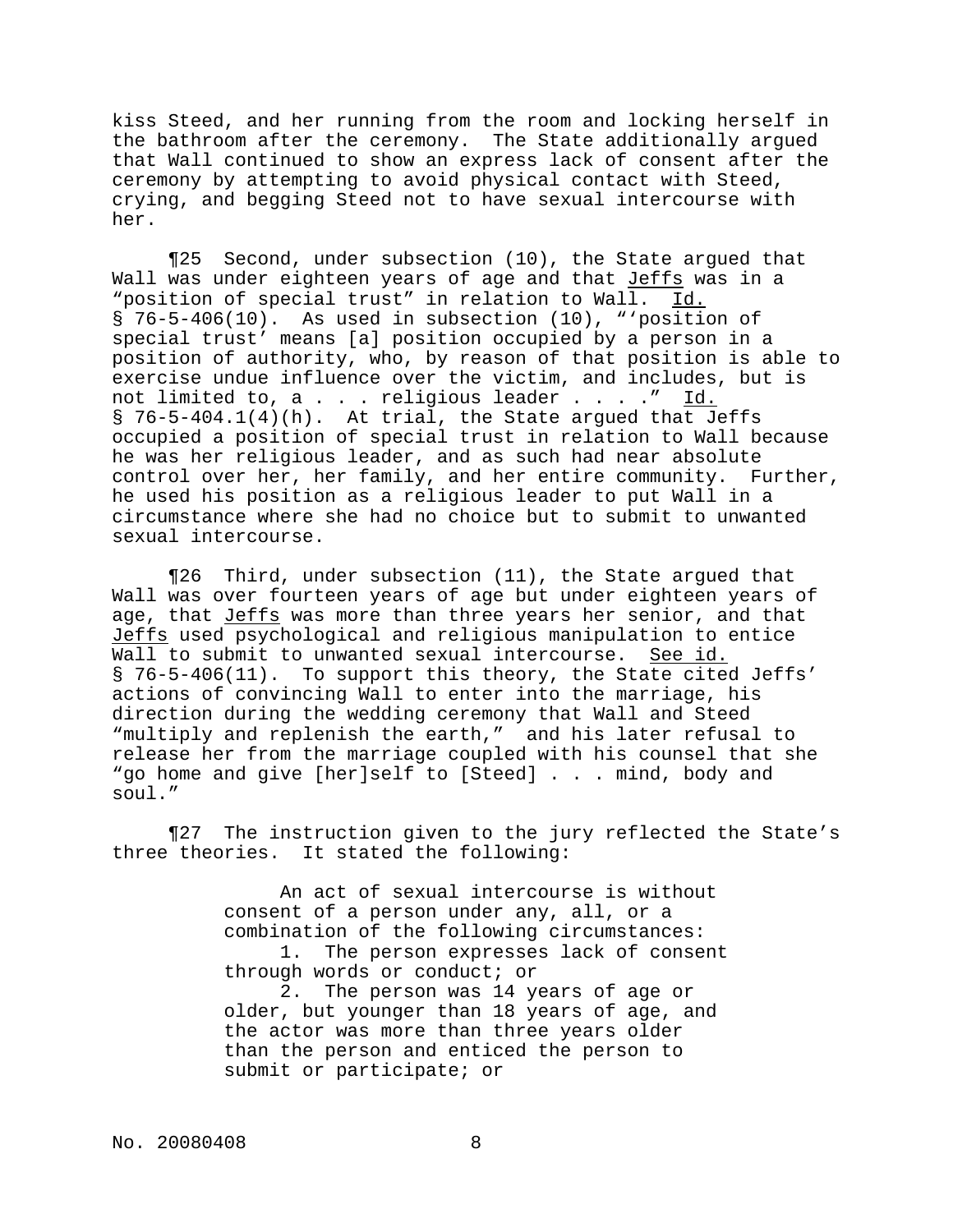3. The person was younger than 18 years of age and at the time of the offense the actor occupied a position of special trust in relation to the person.

¶28 In order to clarify the State's second and third theories, the court also gave the following instructions:

> In order to find the victim's lack of consent because the victim is younger than 18 years of age and at the time of the offense that the Defendant occupied a position of "special trust" in relation to Elis[s]a Wall you must be convinced that the State has proven beyond a reasonable doubt that the offense was committed by a person who occupied a position of special trust in relation to the victim.

. . .

In order to find that Elissa Wall was enticed the State must prove beyond a reasonable doubt that the Defendant lured or induced a person to submit to or to participate in an act of sexual intercourse. (Emphasis added.)

¶29 Jeffs argues that it was impermissible for the court to focus the jury on his own position of special trust and on his own enticing actions in determining whether the intercourse between Steed and Wall was consensual. Rather, Jeffs contends that the jury should have been asked to consider whether Steed was in a position of special trust and whether Steed enticed Wall. We agree with Jeffs.

¶30 While the jury instruction appears to track the statutory language, the instruction erroneously interprets the statute's use of the term "actor," as used in Utah Code sections 76-5-406(10) and (11), to refer to the defendant, Jeffs, rather than to Steed. Those sections provide that the intercourse will be deemed to be nonconsensual if "the victim is younger than 18 years of age and at the time of the offense the  $\frac{actor}{...}$ . occupied a position of special trust in relation to the victim," or if "the victim is 14 years of age or older, but younger than 18 years of age, and the actor is more than three years older than the victim and entices or coerces the victim to submit or participate . . . . "  $\underline{Id.}$  § 76-5-406(10)-(11) (emphases added).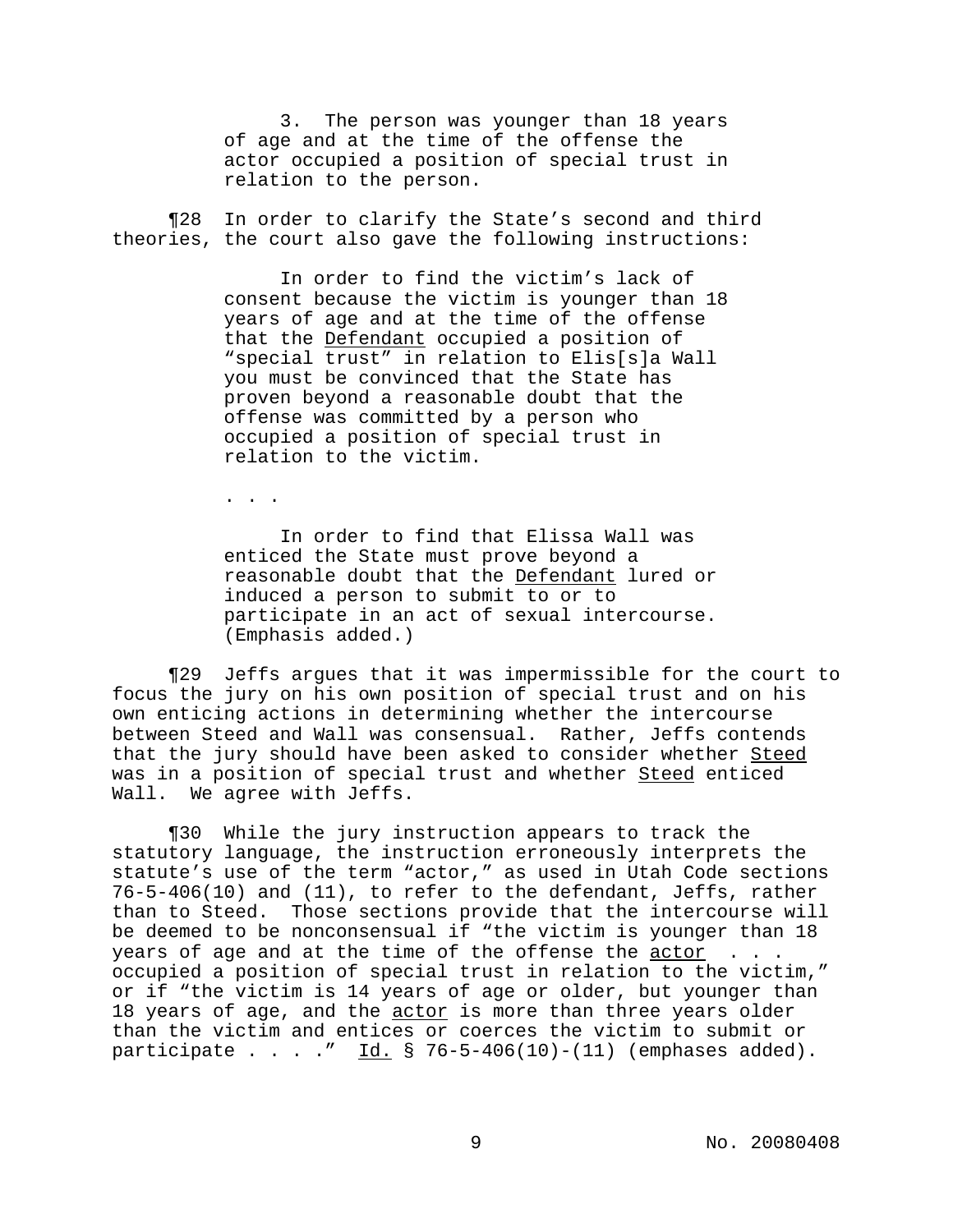As evidenced by the additional clarifying instruction, the State interprets the term "actor" to mean the "defendant."

¶31 We conclude that the State's interpretation is erroneous. In interpreting a statute, we look to its plain language. Dale T. Smith & Sons v. Utah Labor Comm'n, 2009 UT 19, ¶ 7, 208 P.3d 533. We read statutory provisions literally, unless such a reading "would result in an unreasonable or inoperable result." State v. Jeffries, 2009 UT 57, ¶ 7, 217 P.3d 265. And "'we assume the legislature used each term advisedly and in accordance with its ordinary meaning.'" Id. (quoting State v. Martinez, 2002 UT 80, ¶ 8, 52 P.3d 1276). "'[E]ach part or section should be construed in connection with every other part or section so as to produce a harmonious whole.'" State v. Moreno, 2009 UT 15, ¶ 10, 203 P.3d 1000 (quoting Sill v. Hart, 2007 UT 45, ¶ 7, 162 P.3d 1099).

¶32 "Actor" is defined by statute as "a person whose criminal responsibility is in issue in a criminal action." Utah Code Ann. § 76-1-601(2). The person whose criminal responsibility is at issue in a criminal action will usually be the defendant. For example, under the rape statute, "[a] person commits rape when the actor has sexual intercourse with another person without the victim's consent." Id. § 76-5-402(1). Under the rape statute, therefore, the "actor" must be the person who has nonconsensual sexual intercourse with the victim or, in other words, the defendant who is being prosecuted for an act of rape.

¶33 But section 76-1-601 also provides that its definition of "actor" does not apply to those statutes that provide otherwise. And we conclude that the consent statute provides otherwise. The opening words of section 76-5-406 specifically indicate that the section discusses the "act of sexual intercourse" and the circumstances under which that act occurs without consent. Id. § 76-5-406. Because the act at issue is the act of sexual intercourse, the term "actor" as used in subsections (10) and (11) must necessarily relate back to the underlying "act of sexual intercourse." And the term "actor" must refer to the person who engages in the act at issue. Therefore, the "actor" is the person who engages in sexual intercourse. To read the statute otherwise would require us to sever the term "actor" from the context of the surrounding provisions. Because Jeffs did not engage in sexual intercourse with Wall, it was erroneous for the jury instructions to equate the term "actor" with the term "defendant" in instructing the jury as to whether the State had met its burden of proving that the sexual intercourse between Steed and Wall was nonconsensual.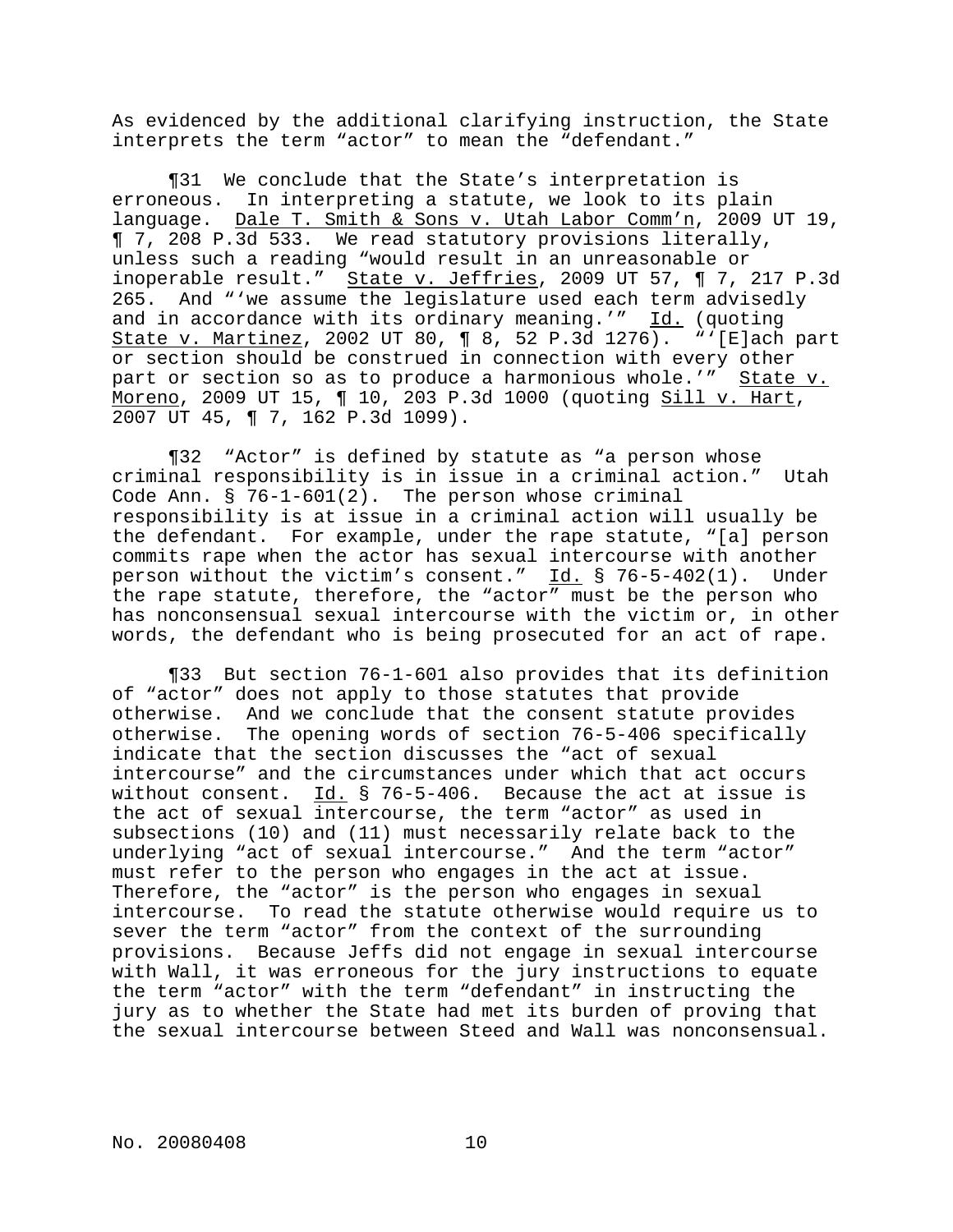¶34 Our conclusion that the term "actor" refers to the individual engaging in the act of intercourse is consistent with the principle that, in order for accomplice liability to arise, there must be an underlying offense. Only after there is a determination that an offense has been committed can the law impose liability on another party who "solicit[ed], request[ed], command[ed], encourag[ed], or intentionally aid[ed]" in the commission of that offense. Id. § 76-2-202. To determine whether a rape has occurred, section 76-5-406 is applied and a determination is made of whether there was sexual intercourse without consent. The question of accomplice liability cannot enter the equation until after a determination has been made that a crime has been committed. As a result, the use of the term "actor" under the consent statute can refer only to the person engaging in the act of intercourse.

¶35 To construe the statute otherwise would lead to absurd results. For example, if the term "actor" as used in subsection (10) of the consent statute is deemed to refer to the defendant in an accomplice-liability case, a parent who encourages his pregnant minor daughter to marry the adult father of her unborn baby would satisfy the requirements of that subsection, thereby rendering any further intercourse between the couple nonconsensual and the parent guilty of a first degree felony as an accomplice to rape.

¶36 In summary, we hold that the term "actor" as used in subsections (10) and (11) of Utah Code section 76-5-406 refers to the person who engaged in the act of sexual intercourse. As a result, those subsections could not be applied to Jeffs. Only Steed's position of special trust or Steed's efforts of enticement were relevant in determining whether Wall consented to sexual intercourse. Because the consent instructions told the jury that defendant Jeffs' position of special trust and defendant Jeffs' enticement of Wall could give rise to a lack of consent, they were erroneous.

¶37 Having concluded that the jury instructions on consent were erroneous, we must consider whether they require reversal of Jeffs' convictions. "[T]o reverse a trial verdict, [we] must find not a mere possibility, but a reasonable likelihood that the error affected the result." Cheves v. Williams, 1999 UT 86, ¶ 20, 993 P.2d 191 (quoting Steffensen v. Smith's Mgmt. Corp., 862 P.2d 1342, 1347 (Utah 1993)). We find such a likelihood here.

¶38 The consent instruction given to the jury stated: "An act of sexual intercourse is without consent of a person under any, all, or a combination of the following circumstances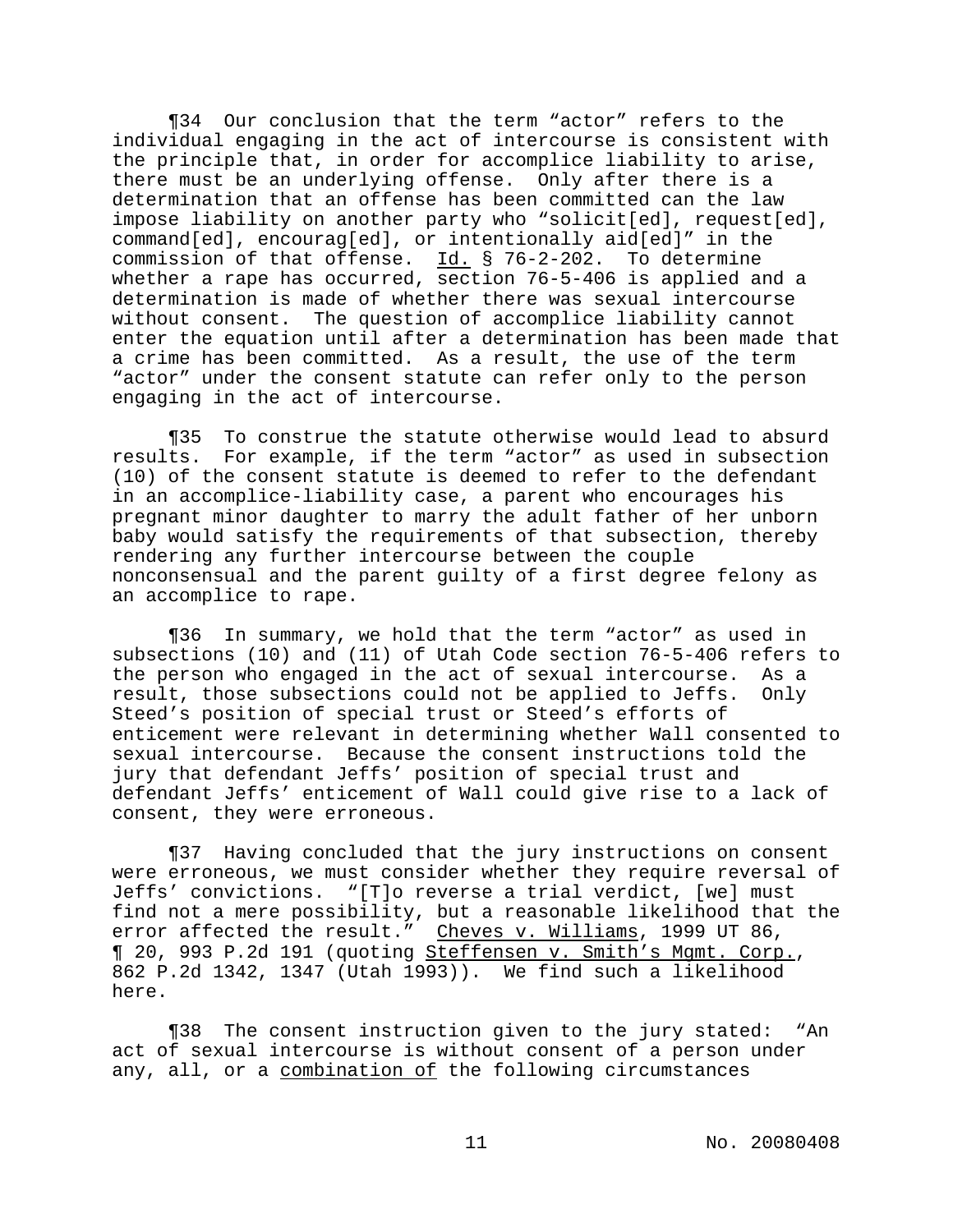. . . ." (emphasis added). It then listed the State's three theories of non consent, two of which we have held to be erroneous. Because no special verdict form was employed at trial, the jury was not required to indicate the basis for its finding that the intercourse between Steed and Wall was nonconsensual. We therefore cannot determine with certainty whether Jeffs was convicted on the basis of the one valid theory, the two erroneous theories, or on some combination of the three. And because there was no real dispute at trial that Jeffs was in a position of special trust with respect to Wall, a theory we have held to be erroneous, it is highly likely that Jeffs was convicted on the basis of an erroneous theory. Such a likelihood requires reversal of his convictions and a remand for a new trial.

# C. The Accomplice Liability Instruction Was Erroneous

¶39 Because we reverse Jeffs' convictions on the basis of the erroneous consent instructions, his remaining claims of error are not dispositive and we need not reach them. We nevertheless address his claim that the trial court erroneously instructed the jury with regard to the mens rea element of the accomplice liability statute in order to guide the trial court on remand. See IHC Health Servs., Inc. v. D & K Mgmt., 2003 UT 5, ¶ 10, 73 P.3d 320 (considering nondispositive argument for guidance of the parties on remand).

¶40 Jeffs asserts that he could not be convicted as an accomplice to the rape of Wall unless the State proved that he intended that Steed rape Wall. At trial, Jeffs unsuccessfully requested a jury instruction stating that, in order to reach a conviction, the jury must find that Jeffs "intended that the result of his conduct would be that Allen Steed rape Elissa Wall." We agree with Jeffs that he was entitled to the requested instruction.

¶41 The trial court instructed the jury on party liability as follows:

> To convict Warren Jeffs as an accomplice to the crime of rape, you must find from the evidence, beyond a reasonable doubt, all of the following elements of that crime:

1. That the defendant, Warren Jeffs: a. intentionally, knowingly, or recklessly solicited, requested, commanded, or encouraged another–- I. to have sexual intercourse

No. 20080408 12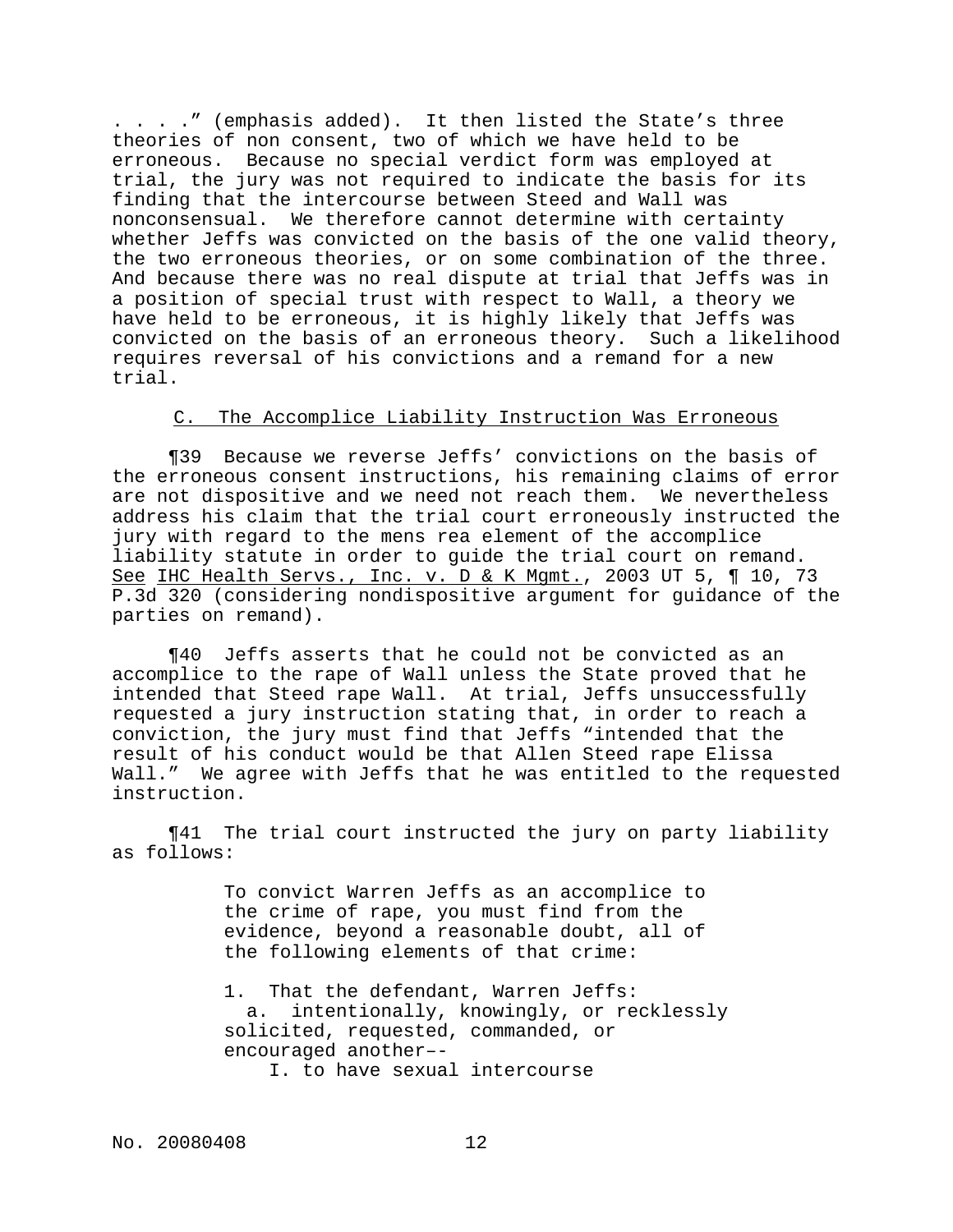ii. with Elissa Wall without consent; or b. intentionally aided another–- I. to have sexual intercourse ii. with Elissa Wall without consent; and 2. Allen Steed had sexual intercourse with Elissa Wall without consent.

¶42 Jeffs argues that one cannot be found guilty as an accomplice unless he has the required mental state for the underlying crime to be committed. In this case, Jeffs argues that the jury was not adequately instructed of this requirement. The State disagrees, pointing out that the instruction properly informed the jury of the mental state required which, in the case of rape, is an "intentional, knowing or reckless mental state." State v. Calamity, 735 P.2d 39, 43 (Utah 1987); see also Utah Code Ann. § 76-2-102 ("[W]hen the definition of the offense does not specify a culpable mental state and the offense does not involve strict liability, intent, knowledge, or recklessness shall suffice to establish criminal responsibility."). The problem, however, is that the instruction only indicated that the reckless, knowing, or intentional mental state attached to the actions of "solicited, requested, commanded, or encouraged," not to the underlying criminal conduct of rape.

¶43 We addressed the requisite mental state under the accomplice liability statute in **State v. Briggs**. 2008 UT 75, 197 P.3d 628. There, we stated that "[a]n accomplice must . . . have the intent that the underlying offense be committed." Id. ¶ 14. "Intent," as used in this context, is a legal term of art that means "[t]he state of mind accompanying an act." Black's Law Dictionary 881 (9th ed. 2009). It should not be confused with the mental state designated as "intentionally." See Utah Code Ann. § 76-2-103(1). To restate the essential principle, "accomplice liability adheres only when the accused acts with the mens rea to commit the principal offense." State v. Calliham, 2002 UT 86, ¶ 64, 55 P.3d 573.

¶44 The accomplice liability statute reflects this principle in the requirement that the defendant act "with the mental state required for the commission of [the] offense." Utah Code Ann. § 76-2-202. This mandates that the defendant, in this case one who acts as an accomplice to rape, undertake his actions intentionally, knowingly, or recklessly. But intentionally, knowingly, or recklessly in regard to what? The obvious answer is that he must act intentionally, knowingly, or recklessly as to the results of his conduct. And in order for criminal liability to attach, the results of his conduct must be a criminal offense.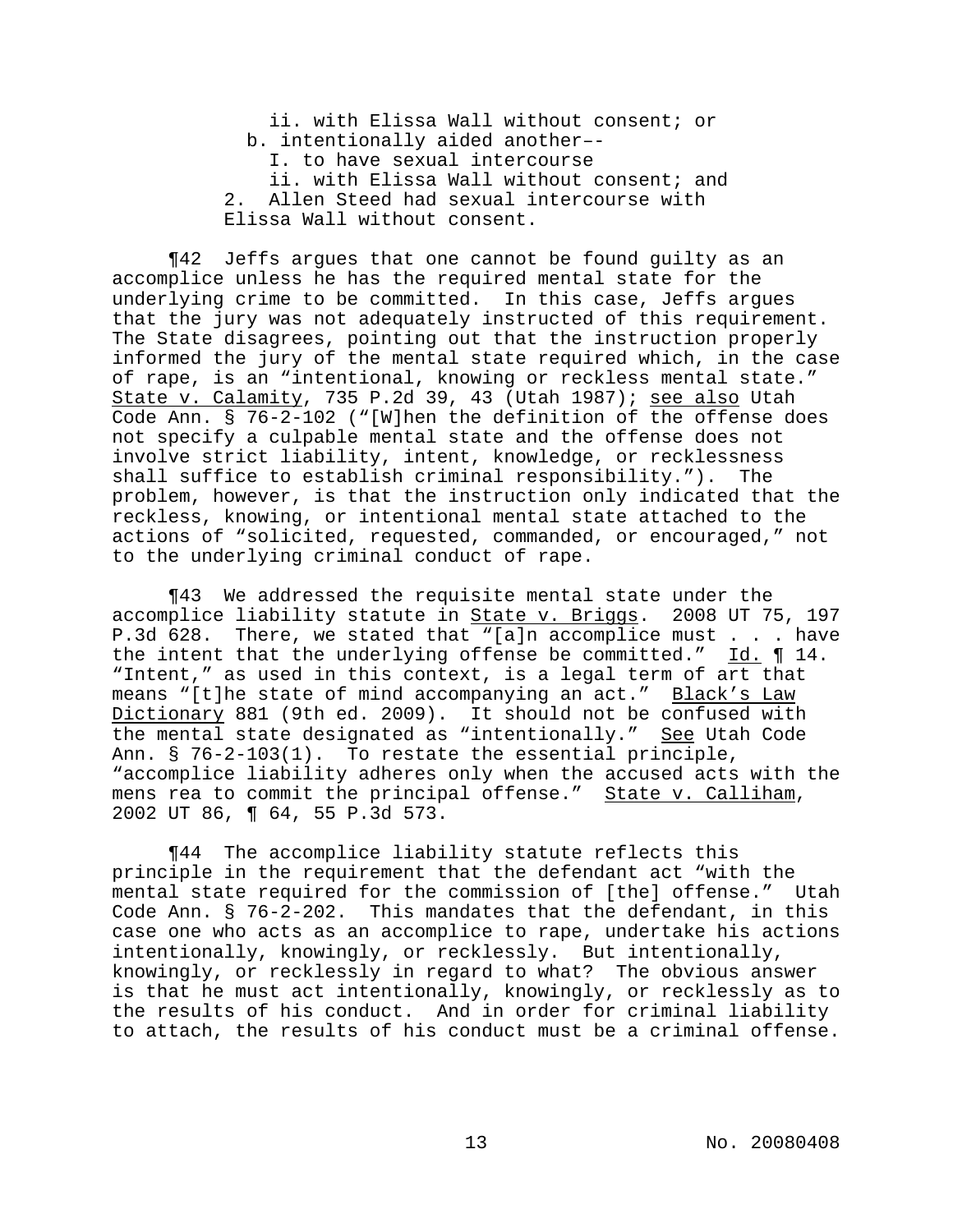¶45 This principle is further clarified by the statutory definitions of the possible "mental state[s] required for the commission of" rape.  $Id.$  A person acts "[i]ntentionally  $. . .$ with respect to the nature of his conduct or to a result of his conduct, when it is his conscious objective or desire to engage in the conduct or cause the result."  $\underline{Id.}$  § 76-2-103(1). Under this mental state, the accomplice desires to cause rape. "A person acts knowingly, or with knowledge, with respect to a result of his conduct when he is aware that his conduct is reasonably certain to cause the result." Id. § 76-2-103(2). Under this mental state, the accomplice knows that his conduct will most likely cause rape. Finally, a person acts "[r]ecklessly with respect to circumstances surrounding his conduct or the result of his conduct when he is aware of but consciously disregards a substantial and unjustifiable risk that the circumstances exist or the result will occur." Id. § 76-2-103(3). Under this mental state, the accomplice recognizes that his conduct could result in rape but chooses to proceed anyway. Thus, in specifying that the accomplice act with the mental state required for the commission of the underlying offense, the accomplice liability statute clearly contemplates that the accomplice is aware of, at a minimum, the substantial and unjustifiable risk that his actions will result in the commission of a crime--in this case rape--by another person.

¶46 The State urges an alternate interpretation of the accomplice liability statute, under which one could act intentionally, knowingly, or recklessly in the abstract and incur criminal liability if his actions resulted in soliciting, requesting, commanding, encouraging, or intentionally aiding another in committing a crime. We reject this alternate interpretation because it would sweep in too much innocent behavior. Taken to its logical extreme, this interpretation could result in accomplice liability attaching to a person who leaves his house unlocked, leading to the theft of his own personal property inside the house. But we have been careful to avoid expanding the law to this extent.

¶47 In State v. Comish, we held that a security officer who purchased marijuana in a sting operation could not be considered an accomplice for testimonial purposes because "[u]nder [the] statute and under the [generally accepted meaning of the term, . . . 'accomplice' . . . does not include a person who . . . merely provides an opportunity for one who is disposed to commit a crime." 560 P.2d 1134, 1136 (Utah 1977).

¶48 And we have also held that even less innocent behaviors do not appropriately categorize an individual as an accomplice if that individual had no intention that the underlying crime be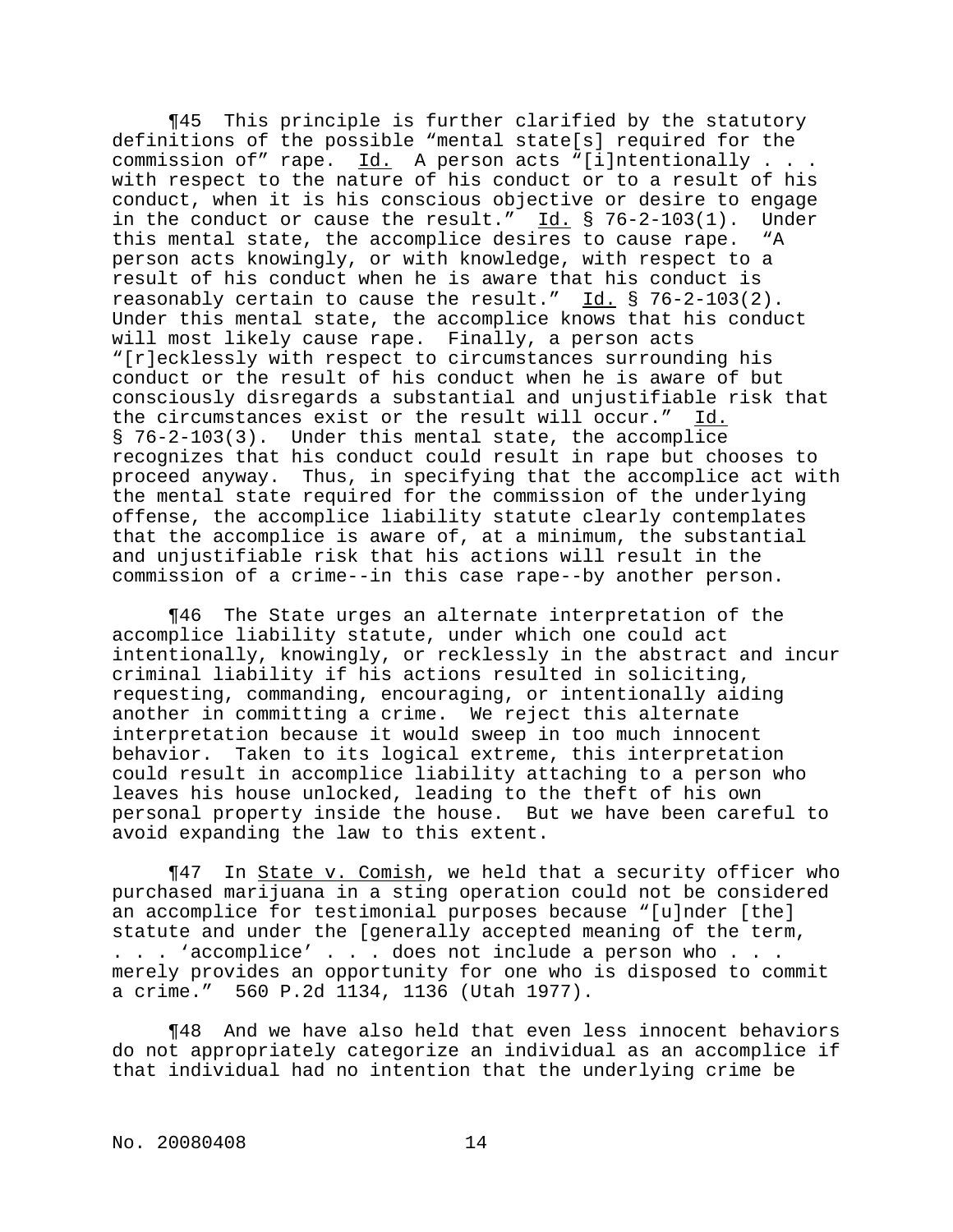committed. In State v. Schreuder, for example, we held that a man who knew that a woman wanted to kill her father and who concealed the murder weapon after the crime was committed was not an accomplice. 726 P.2d 1215, 1220 (Utah 1986). In so holding, we stated that "[p]rior knowledge does not make a person an accomplice when that person does not have the mental state required" for the underlying crime. Id. While there were clearly other crimes with which the defendant in Schreuder could have been charged, "there was insufficient evidence to establish that he . . . had the mental state required to commit the crime [of murder]," and thus he was not an accomplice. Id.

¶49 We clarify that an accomplice need not act with the same intent, or mental state, as the principal. "Party liability under section 76-2-202 does not require that the persons involved in the criminal conduct have the same mental state." State v. Alvarez, 872 P.2d 450, 461 (Utah 1994). "A defendant can be criminally responsible for an act committed by another, but the degree of his responsibility is determined by his own mental state in the acts that subject him to such responsibility, not by the mental state of the actor." State v. Crick, 675 P.2d 527, 534 (Utah 1983) (emphasis omitted). "[I]t is not necessary for the accomplice to have the same intent that the principal actor possessed as long as the accomplice intended that an offense be committed." State v. Briggs, 2008 UT 75, 1 14.

¶50 Jeffs was also entitled to his requested instruction for the independent reason that it was necessary to clarify the "intentionally aids" portion of the accomplice liability statute. In those cases where the defendant solicits, requests, commands, or encourages another to commit an offense, the accomplice liability statute incorporates the default mental state of recklessly, knowingly, or intentionally. However, in those cases where the defendant is charged with aiding another in the commission of the offense, the accomplice liability statute requires that the defendant's aiding be "intentional." See Utah Code Ann. § 76-2-202.

¶51 While the jury instruction used in this case did incorporate the phrase "intentionally aided," it was nevertheless confusing with respect to the issue of intent. As we explained in Briggs, "To show that a defendant is guilty under accomplice liability, the State must show that an individual acted with both the intent that the underlying offense be committed and the intent to aid the principal actor in the offense." 2008 UT 75, ¶ 13. This is precisely the alternate instruction that Jeffs requested, but was denied.